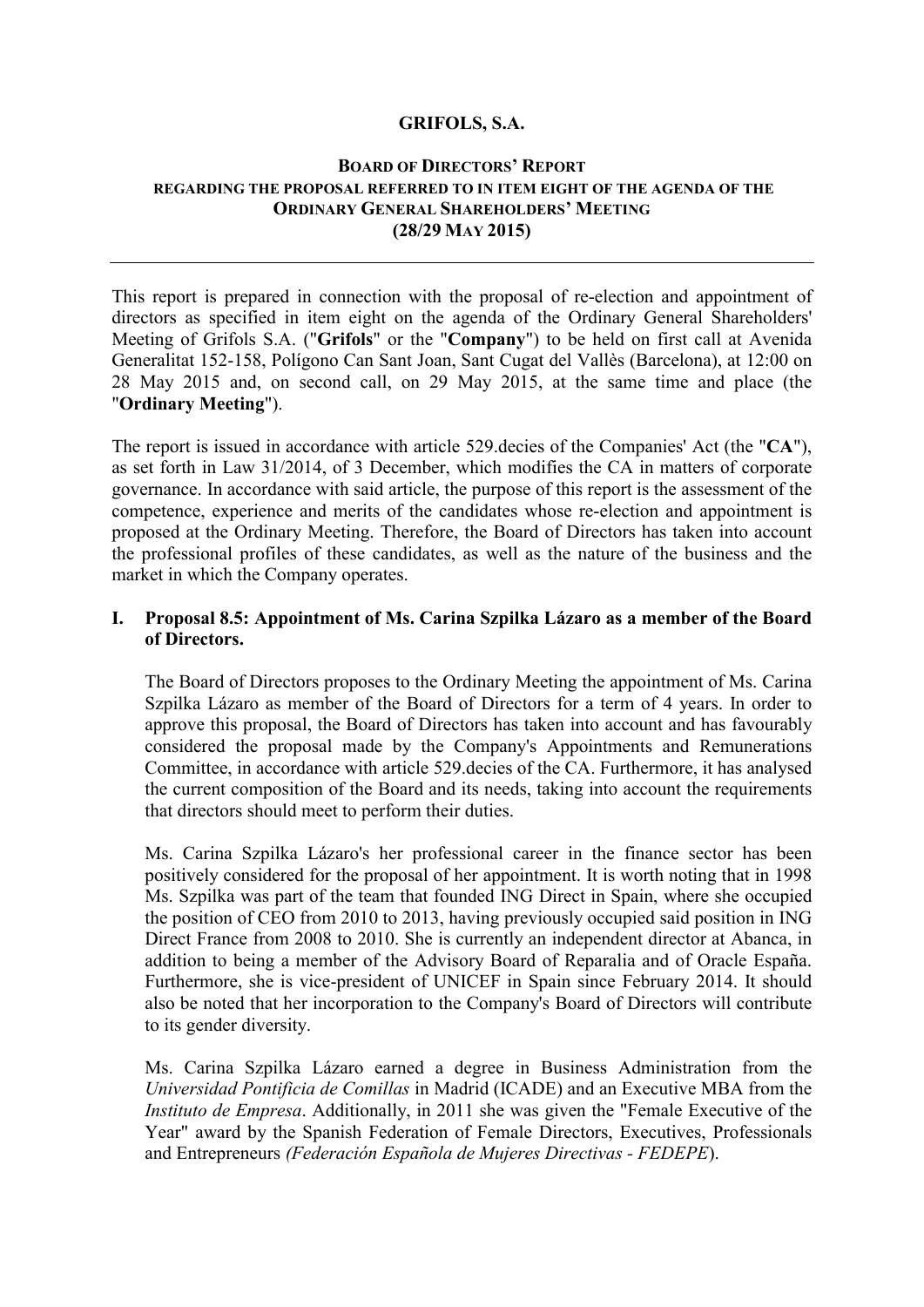It should also be noted that the selection of Ms. Szpilka was made by a company specialized in the recruitment of directors.

As a result of the above, the Company's Board of Directors has positively considered the competence, experience and merits of Ms. Carina Szpilka Lázaro, considering she has the knowledge and experience necessary for the performance of the office of director. Therefore, prior proposal of the Appointments and Remunerations Committee, the Board of Director proposes to the Ordinary Meeting the appointment of Ms. Szpilka as an "independent" director of the Company.

## **II. Proposal 8.6: Appointment of Mr. Iñigo Sánchez-Asiaín Mardones as a member of the Board of Directors.**

The Board of Directors proposes to the Ordinary Meeting the appointment of Mr. Iñigo Sánchez-Asiaín Mardones as member of the Board of Directors for a term of 4 years. In order to approve this proposal, the Board of Directors has taken into account and has favourably considered the proposal made by the Company's Appointments and Remunerations Committee in accordance with article 529.decies of the CA. Furthermore, it has analysed the current composition of the Board and its needs, reviewing the requirements that directors should meet to perform their duties.

Mr. Iñigo Sánchez-Asiaín Mardones' professional career and experience in the financial and capital risk sector have been favourably considered for the proposal of his appointment. Since 2010 he is founding partner at Portobello Capital, a private equity company leading the Spanish "Middle Market" and recognized this year as "Best Independent Investment Firm" in Spain by AI Magazine. Currently, Mr. Sánchez-Asiaín is member of the Executive Committee and Investment Committee at Portobello Capital, leading the investments in companies such as Angulas Aguinaga or Multiasistencia, companies in which he is Chairman and member of the Executive Committee. Additionally, he is a member of the Board of Directors and Executive Committee of Industrias Alimentarias Navarra and Chairman of the Executive Committee at the Harvard Club of Spain. From 1993 until 2005 he held the position of Deputy General Director (*Subdirector General*) at Banco Santander and previously he had worked as consultant at The Boston Consulting Group. Between 2005 and 2010 he was a partner and a member of the Board of Directors of Ibersuizas Gestión, SGECR, S.A. and, between 2007 and 2013 he was a member of the Board of Directors and Executive Committee in Laboratorios Indas. Additionally, Mr. Sánchez-Asiaín has previously been part of the Company's Board of Directors (2001-2003), before Grifols was listed in the Spanish Stock Exchange, as a result of which he has valuable knowledge of the business and market in which it operates and prior experience as director.

Mr. Iñigo Sánchez-Asiaín Mardones earned a degree in Business Administration from the *Universidad Pontificia de Comillas* in Madrid (ICADE) and an MBA from Harvard Business School.

As a result of the above, the Company's Board of Directors has positively considered the competence, experience and merits of Mr. Iñigo Sánchez-Asiaín, considering he has the knowledge and experience necessary for the performance of the office of director. Therefore, prior proposal of the Appointments and Remunerations Committee, the Board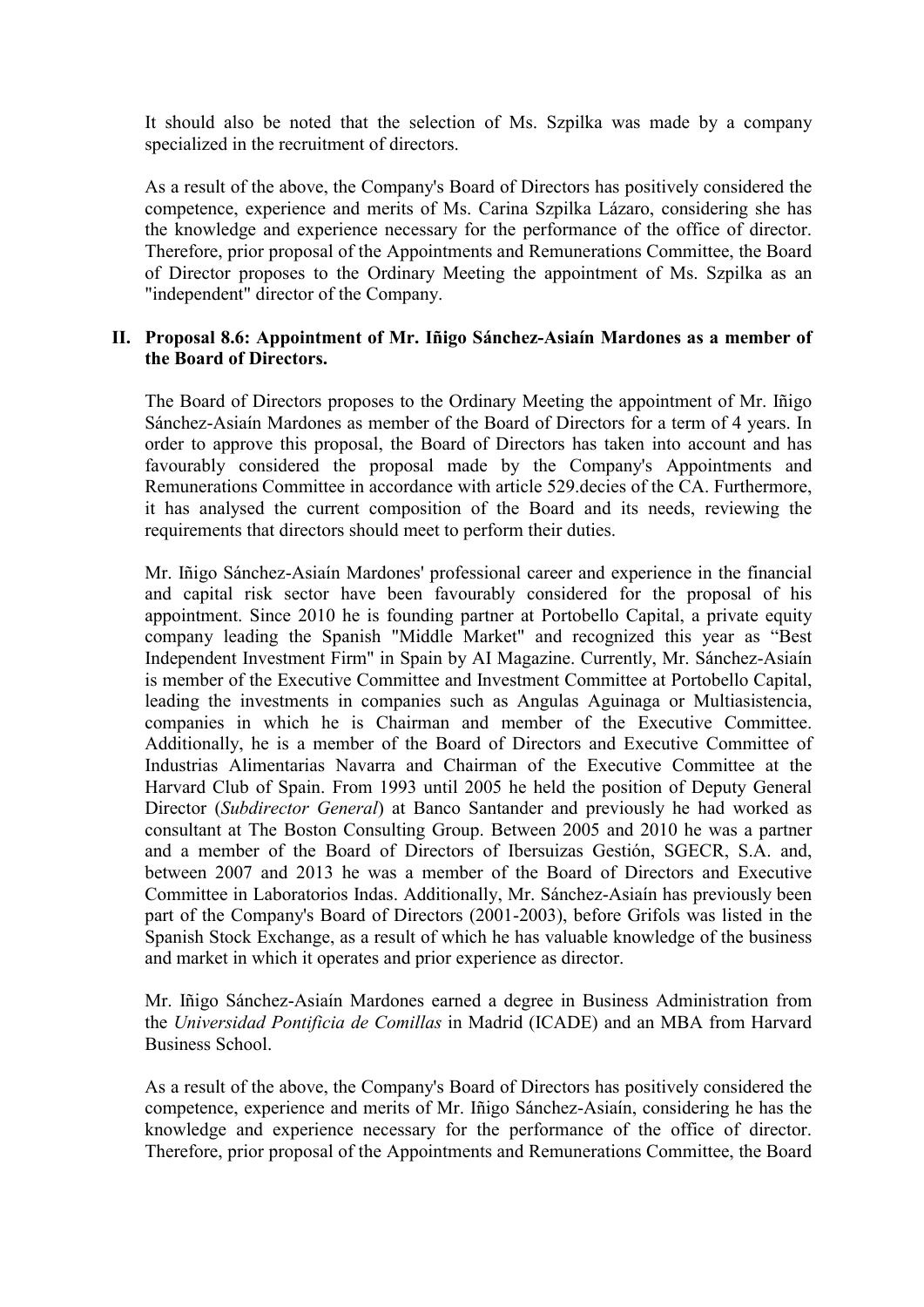of Director proposes to the Ordinary Meeting the appointment of Mr. Iñigo Sánchez-Asiaín as an "independent" director of the Company.

## **III. Proposal 8.7: Appointment of Mr. Raimon Grifols Roura as a member of the Board of Directors.**

The Board of Directors proposes to the Ordinary Meeting the appointment of Mr. Raimon Grifols Roura, current Secretary non-director of the Board, as member of the Board of Directors for a term of 4 years. In order to approve this proposal, the Board of Directors has taken into account and has favourably considered the report issued by the Company's Appointments and Remunerations Committee which is reproduced below:

*"The Appointments and Remunerations Committee considers that Mr. Raimon Grifols Roura has a broad experience in the Company's business sector and it has positively assessed the candidate's competence and experience. Mr Grifols is currently member of the Board of Directors of Progenika Biopharma, S.A., Squadron Reinsurance Ltd., Marca Grifols, S.L., Arrahona Optimus, S.L. and Grifols Diagnostic Solutions Inc., as well as Sole Director of Deria, S.A. Additionally, Mr. Grifols is the Secretary non-board member of the Board of Directors of Brainco Biopharma, S.L., Instituto Grifols, S.A., Stratos Global Spain, S.L., VCN Biosciences, S.L, Grifols Worldwide Operations USA, Inc. and Grifols Shared Services North America, Inc. He is also a trustee of the foundation Probitas Fundación Privada*.

*Mr. Grifols earned a degree in law from the University of Barcelona (Universidad de Barcelona).*

In addition to the above, it is worth mentioning his full dedication to the position of *Secretary of the Board of Directors of the Company, which he has performed faithfully since 2001. He has a profound knowledge of the Company since from his position as lawyer he has been an active part of the Company's corporate growth.* 

*It is expected that he shall be considered a proprietary director."*

As a result of the above and considering the favourable report issued by the Appointments and Remunerations Committee, the Company's Board of Directors has positively considered the competence, experience and merits of *Mr. Raimon Grifols Roura* and, therefore, proposes to the Ordinary Meeting his appointment as a "proprietary" director of the Company.

## **IV. Proposal 8.8: Re-election of Ms. Anna Veiga Lluch as a member of the Board of Directors.**

The Board of Directors proposes to the Ordinary Meeting the re-election of Ms. Anna Veiga Lluch as a member of the Board of Directors for a term of 4 years. In order to approve this proposal, the Board of Directors has taken into account and has favourably considered the proposal made by the Company's Appointments and Remunerations Committee, in accordance with article 529.decies of the CA. Furthermore, it has analysed the current composition of the Board and its needs, as well as Ms. Veiga's dedication as director of the Company over the past seven years.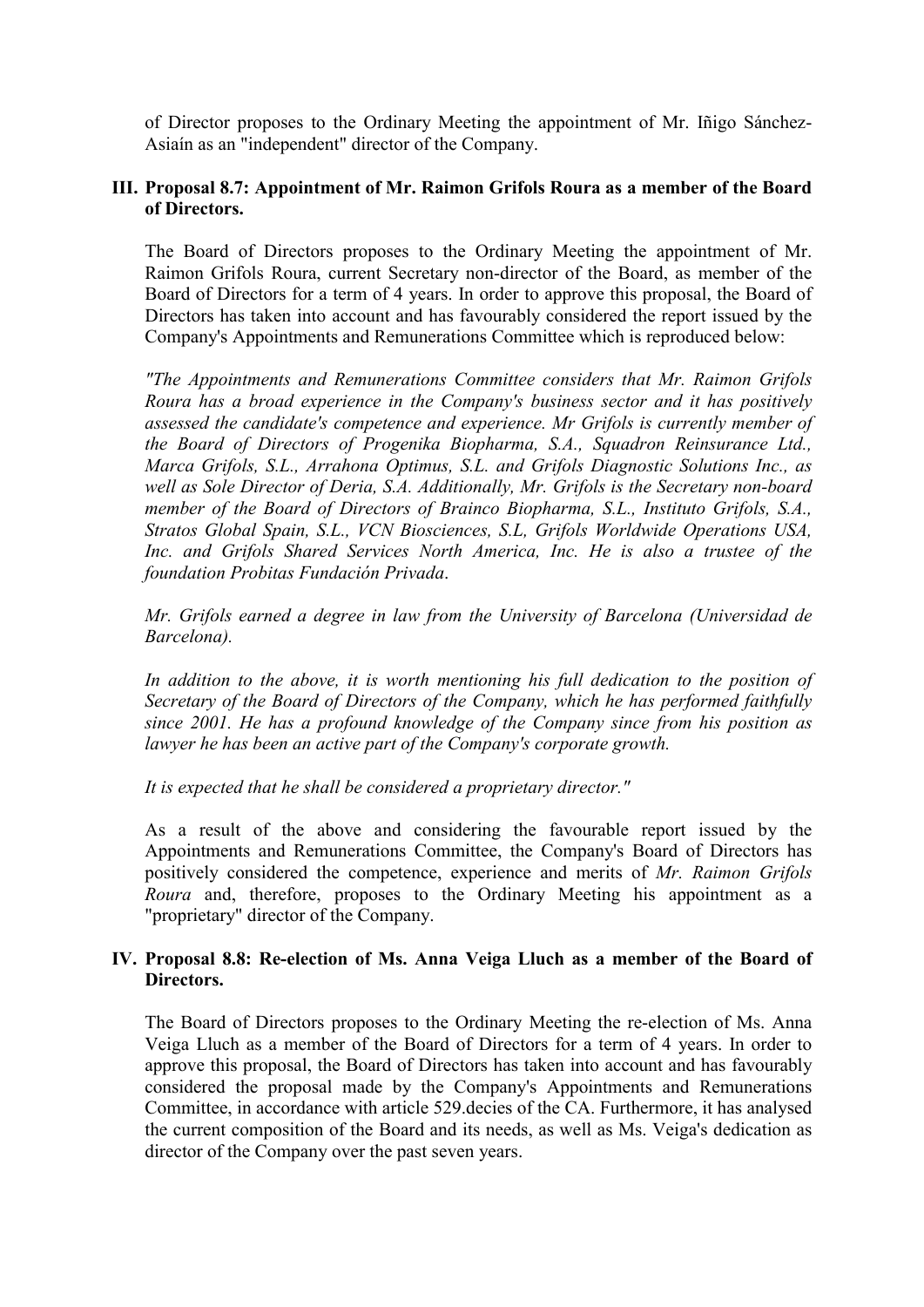Ms. Anna Veiga was appointed as a director of the Company in 2008 by the Board of Directors, exercising its right to co-opt. Said appointment was ratified by the Company's General Shareholders' Meeting on 15 May 2009. Ms. Anna Veiga Lluch's broad experience in the field of biology as well as her specialization in stem cell research and assisted reproduction have been positively considered for the proposal of her re-election. She is currently the Director of the Stem Cell Bank at the Centre for Regenerative Medicine in Barcelona, Scientific Director at the Reproductive Medicine Service of the *Institut Universitari Dexeus*, and an Associate Professor at the Department of Experimental and Health Sciences of the *Universitat Pompeu Fabra* in Barcelona. She is also a trustee of the *Fundación Dexeus de la Salud de la Mujer* foundation and an Honorific Member of the *Institut Medicofarmacèutic de Catalunya*. In May this year she will receive the degree as Doctor Honoris Causa from the *Universitat Central de Catalunya*. Furthermore, in 2013 she was awarded with a gold medal from the Parliament of Catalonia.

Ms. Anna Veiga Lluch graduated in Biology and received a Ph. in Biology (Cum Laude) from the *Universidad Autónoma de Barcelona*.

The Appointments and Remunerations Committee has been responsible for evaluating the performance of the directors of the Company, and it has highlighted Ms. Anna Veiga Lluch's contribution to the good performance of both the Board of Directors and the Appointments and Remunerations Committee, of which she is also member.

As a result of the above the Company's Board of Directors has favourably considered the competence, experience and merits of Ms. Anna Veiga Lluch in addition to her valuable performance as a director of the Company. It considers that it is in the best interests of the Company to re-elect Ms. Anna Veiga Lluch as a director of the Company and, thus, prior proposal of the Appointments and Remunerations Committee, proposes to the Ordinary Meeting the re-election of Ms. Veiga Lluch as an "independent" director of the Company.

#### **V. Proposal 8.9: Re-election of Mr. Tomás Dagá Gelabert as a member of the Board of Directors.**

The Board of Directors proposes to the Ordinary Meeting the re-election of Mr. Tomás Dagá Gelabert as member of the Board of Directors for a term of 4 years. In order to approve this proposal, the Board of Directors has taken into account and has favourably considered the report issued by the Company's Appointments and Remunerations Committee which is reproduced below:

*"The Appointments and Remunerations Committee considers that Mr. Tomás Dagá Gelabert has favourably contributed to the performance and development of the Board of Directors since he was appointed director in 2000. He has provided relevant legal knowledge and experience, leading from his position the Company's corporate transactions. Currently he is the managing partner and founder of the law firm Osborne Clarke in Spain and also a member of the Board of Directors of Kiro Robotics S.L., Biomat USA, Inc., Talecris Plasma Resources, Inc., Grifols Diagnostic Solutions Inc. and Grifols Worldwide Operations Limited. He is also a trustee and the Secretary of the private foundation Víctor Grifols i Lucas, a trustee of the Probitas Fundación Privada*